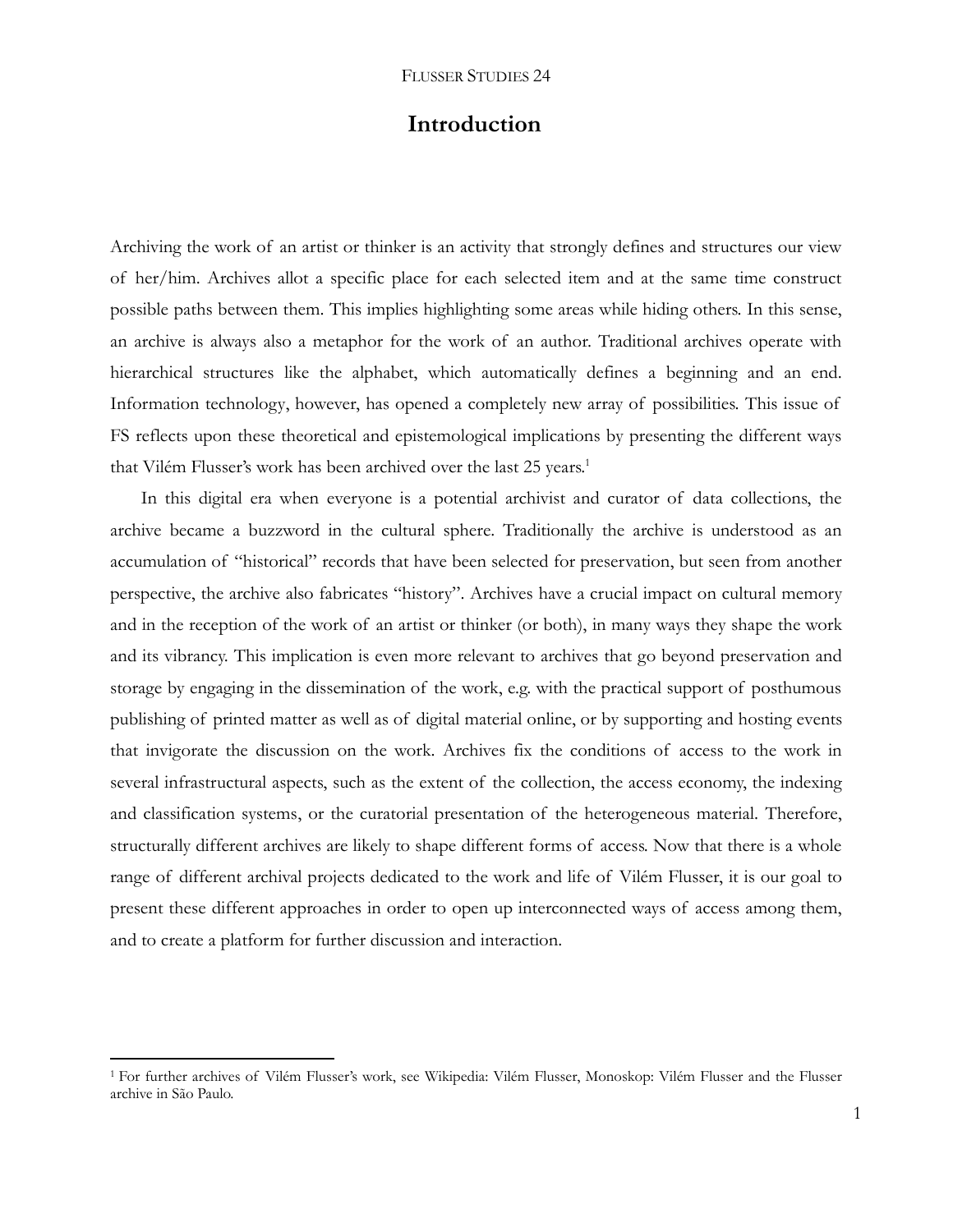Whether it is the archive's keyword index<sup>2</sup> or the commented Flusser bibliography<sup>3</sup>, the two hypertexts on a Flusser lecture<sup>4</sup> or on Flusser's life and work<sup>5</sup>, the different lists to online Flusser material<sup>6</sup>, the digitization<sup>7</sup> and online publishing of archival material<sup>8</sup> or the performing of the archive<sup>9</sup>, what makes these Flusserian archival projects so special, is that they are personal projects. Small groups of people have pursued new ways of communicating, of co-designing meaning that reflects and realizes their personal vision of access to Flusser's thinking which inspired themselves. These Flusserian archival projects follow central aspects of Flusser's work in being open to an "honest, unsystematic"<sup>10</sup> approach to potential overlaps and gaps with a strong focus on interrelations. The elaborate structures and the collaborative design processes of these Flusserian archival projects therefore not only create an orienting structure for all Flusserphiles, but they shape the survial of Flusser's thinking in the memory of others.

The first part of the issue, "Archiving Flusser", opens with Vilém Flusser's own reflections on memory and the different possibilities of archiving information, electronic and otherwise. In early 1988, Flusser began writing an essay on memory for the symposium "The Art of Scene" which took place at the *Ars electronica* in the Brucknerhaus in Linz from September 13 to September 18. The other speakers, besides Flusser, were Friedrich Kittler, Jean Baudrillard, Hannes Böhringer, Heinz von Foerster and Peter Weibel. Flusser presented his speech on September 14 [\(Ars Electronica 1988\)](http://90.146.8.18/de/archives/festival_archive/festival_overview.asp?iPresentationYearFrom=1988). Altogether, he produced eight typescript-versions: four different German versions – "Gedächtnisstützen I" (ten pages), "Gedächtnisstützen II" (eight pages), "Gedächtnisse" (seven pages) and a short summary "Das Gedächtnis. Zusammenfassung meines Referates" (one page and a half) –, two Portuguese versions – "Mémoria I" (six pages) and "Mémoria II" (six pages) –, one in

<sup>2</sup> See the contribution "MaHiPo – Vom Worte-Schlagen durch den Texte-Dschungel" by Vera Schwamborn.

<sup>3</sup> See the contribution "Flusser-Quellen" by Klaus Sander.

<sup>4</sup> The "Flusser-Hypertext" is based Flusser's 1989 lecture on "Schreiben für Publizieren" [Writing for publishing]. See the contribution "Flusser hören – lesen – studieren" by Bernd Wingert.

<sup>&</sup>lt;sup>5</sup> The 1998 hypertext by Reinhold Grether "Weltrevolution nach Flusser" [World revolution following Flusser] was realized in the framework of "Flusser Files" by Claudia Klinger. See the contribution "Die Flusser Files" by Claudia Klinger.

<sup>6</sup> There are different contextualized link lists online at *[Flusser Files](http://www.claudia-klinger.de/flusser/index.htm)* (see "Die Flusser Files" by Claudia Klinger), at *[MagmaMater](http://www.magmamater.cl/flusser/)* (see "The flusserian Net of Chile" by Gerardo Santana Trujillo) and *[FlusserBrasil](http://flusserbrasil.com/)* (see "FlusserBrasil" by Gustavo Bernardo) as well as *[Wikipedia](https://en.wikipedia.org/wiki/Vilém_Flusser)*[: Vilém Flusser](https://en.wikipedia.org/wiki/Vilém_Flusser) and *[Monoskop](https://monoskop.org/Vilém_Flusser)*[: Vilém Flusser.](https://monoskop.org/Vilém_Flusser)

<sup>7</sup> See the contribution "(Re-)Archiving Flusser" by Anita Jóri and Alexander Schindler.

<sup>8</sup> Most extensively so far at *[FlusserBrasil](http://flusserbrasil.com/)* (see "FlusserBrasil" by Gustavo Bernardo).

<sup>9</sup> See the contribution "Performing the Archive and Vilém Flusser" by Simone Osthoff.

<sup>&</sup>lt;sup>10</sup> The quotation "Aber ehrlich sagt ja schon unsystematisch" comes from a video recording of a conversation held in 1988 with Vilém and Edith Flusser, Andreas Müller-Pohle and Volker Rapsch, VFA video source VHS\_MP\_002.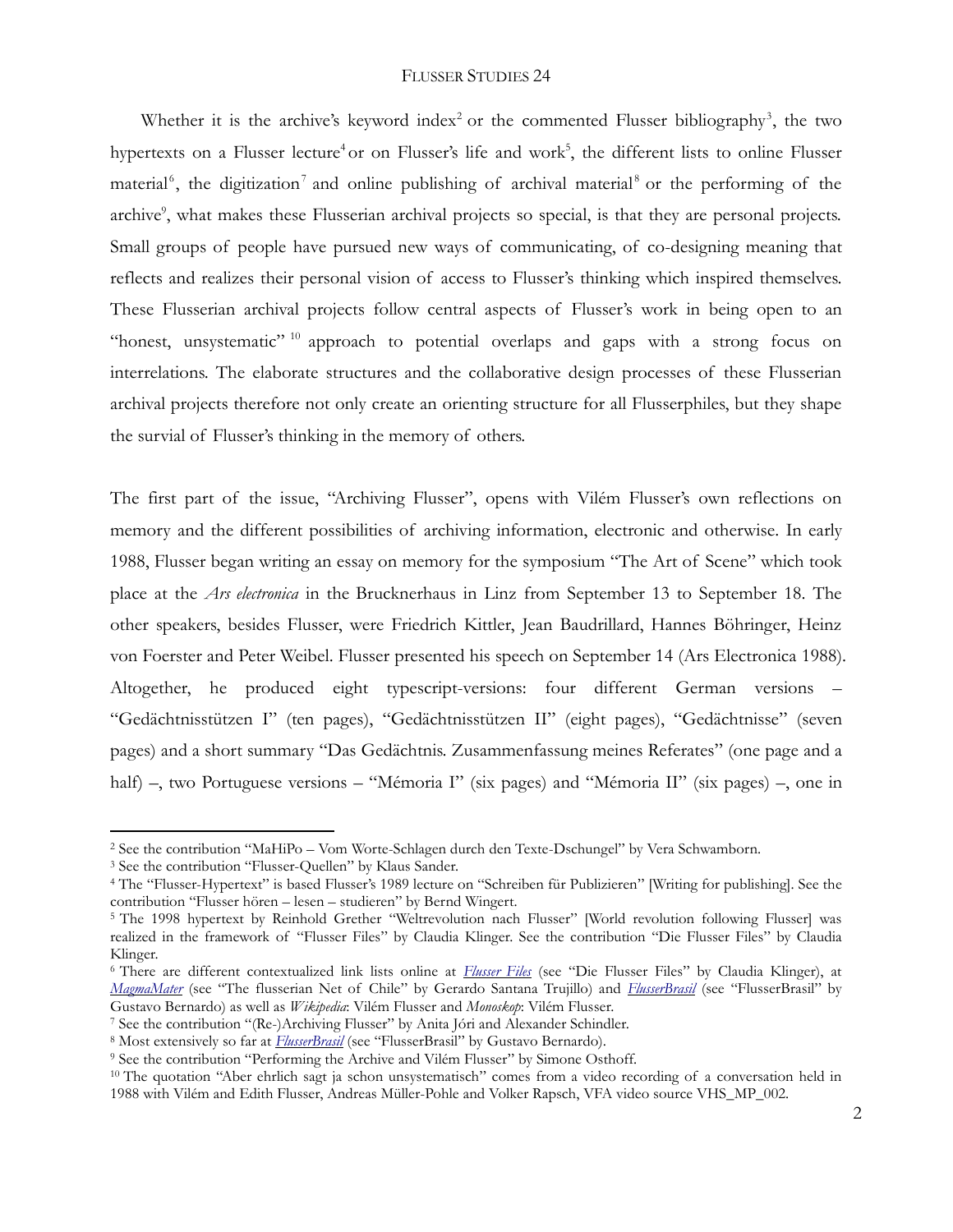English – "On memory (electronic and otherwise)" (seven pages) – and one in French: "La mémoire" (five pages). Flusser translated the two Portuguese versions – "Mémoria I" and "Mémoria II" – for his Brazilian friend Milton Vargas. Since the longer versions are generally the earlier ones, one can assume that he most probably wrote "Gedächtnisstützen I" and "Gedächtnisstützen II" first. The essay "Gedächtnisse" (the actual text of the speech) and the short summary "Das Gedächtnis", as well as the English, Portuguese and French versions followed.

"Gedächtnisse" was published in 1989 in *Philosophien der neuen Technologie*, ed. by Ars Electronica, Berlin, Merve Verlag (pages 41–55) and again in *Wissenschaftszentrum Nordrhein- Westfalen. Jahrbuch 1994* (ed. by. G. Kaiser, Düsseldorf 1995, pages 72-79). Flusser translated this text into English. It was published in *Leonardo*. *Journal of the International Society for the Arts, Sciences and Technology* (Berkeley, vol. 23, nr. 4, Autumn1990, pages 397–399) and again in *Ars Electronica: Facing the Future* (ed. by. T. Druckrey, Cambridge/Mass.; London 1999)*.* Flusser also did a French translation "La mémoire", which was published in *Théâtre/Public* (Genneviliers, Paris) nr. 85, January/February 1989) and *Art Cognition. Pratiques artistiques et sciences cognitives* along with the English version (ed. by Cypres/Ecole d'Art d'Aix-en-Provence, January 1994, pages 23–34). "Das Gedächtnis. Zusammenfassung meines Referates für Ars Electronica, Linz, 13–18/9/88" was published in *Ars Electronica. Festival für Kunst, Technologie und Gesellschaft. Brucknerhaus Linz, 13. bis 17. September 1988* (ed. by Linzer Veranstaltungsgesellschaft mbH (LIVA), Linz, 1988, pages 86–87, and at Ars Electronica Archiv: "Das Gedächtnis".

In "On memory (electronic and otherwise)" Flusser discusses different forms of memory and the wider changes electronic storage will have on culture. "Electronic memories are about to radically transform our cultural memory, and the term 'human dignity' will thus acquire new meaning. The purpose of this contribution is to consider some of the aspects of that transformation" (page 1). Human beings contradict both the entropy of nature and culture by genetic and cultural memory. "The most impressive example for such negatively entropic epicycles is constituted by the biomass which has recently emerged on the surface of our planet." Memories "float like islands within the general stream toward entropy, islands which preserve some information for some time, before they dissolve within the tendency toward entropy from which they have emerged by accident. […]. They constitute negatively entropic epicycles which sit upon the linear entropic tendency of nature" (ibid.). However, the biomass is not a trustworthy memory because of errors of transmission. Cultural memory is much shorter and "even less trustworthy" (page 2). Documents turn into ashes and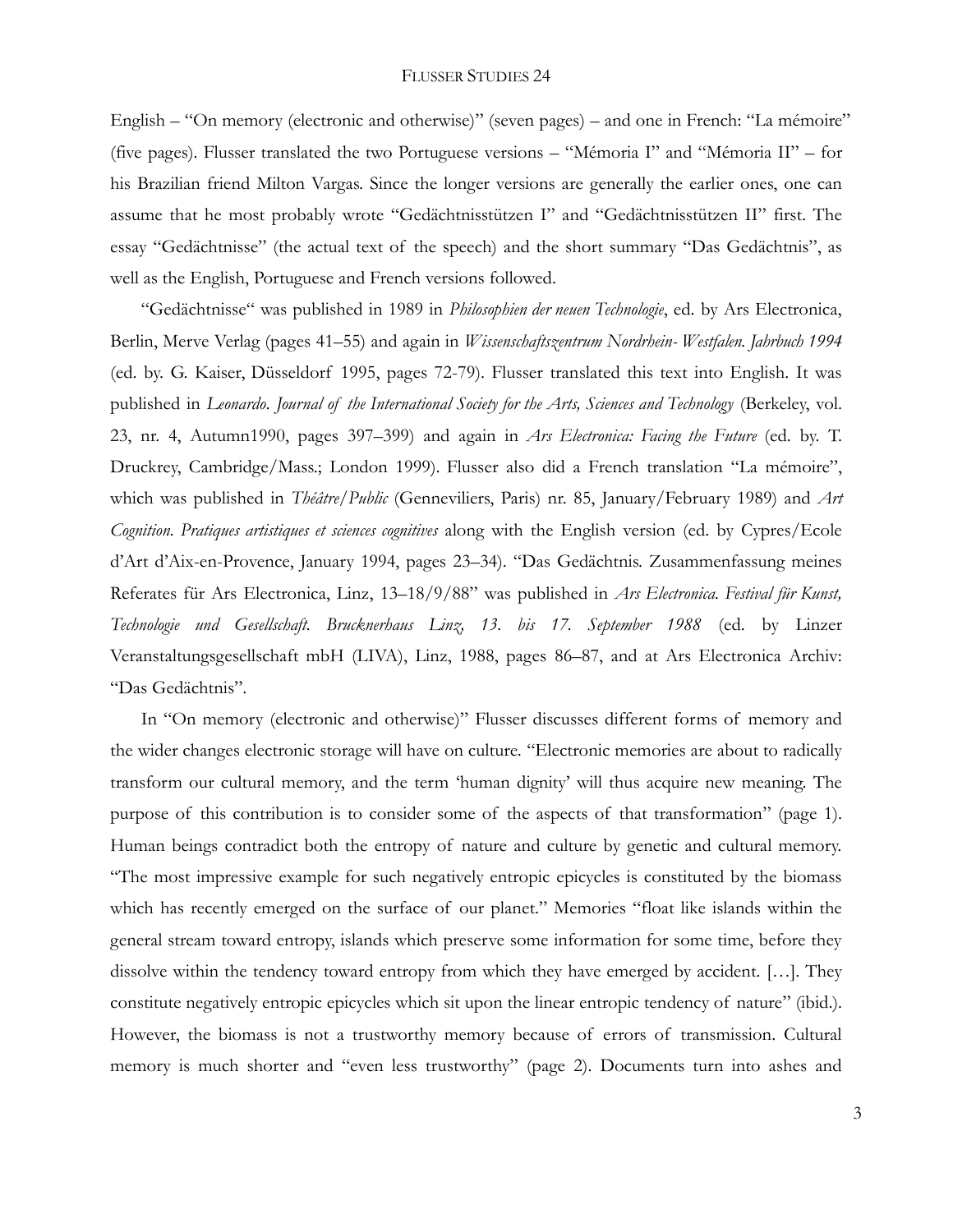buildings crumble. There are two main cultural memory supports: spoken language and hard objects. Oral culture leads "to numerous errors of transmission" (ibid.). Hard objects can wear out, especially if they are used as tools. Another powerful way of storing information is the alphabet and the written culture it gave rise to, for instance, the trans-human memory of Platonic philosophy and the biblical texts.

With electronic memories that simulate "the memory functions of the brain within inanimate objects" (page 4) we reach a new stage that permits us to observe the "process of storage of acquired information from the outside" (ibid.). They provide us "with a critical distance" and will allow us in the long run "to emancipate ourselves" (page 5) from what we associate with our previous cultural identity intimately tied to processes of memorization and recollection. Electronic memories are "informed more easily" (ibid.) than human brains, they last much longer and are more easily manipulated and transmitted. "By this, our brain will be freed for other tasks, like the one to process the informations [sic]. This processing of information is called 'creativity': we may expect a veritable explosion of human creativity, once we have freed ourselves from all the mechanizable [sic] aspects of thinking" (ibid.). Furthermore, electronic memories can be linked to robots. This will free us from working and turn us into programmers, into players with information. Electronic memories also forget much better than human beings do. "Our brains are burdened with this sort of no longer valid informations [sic], and this inhibits us from processing valid informations [sic]. Electronic memories permit a progressive critical elimination of information waste, and thus a disciplined progressive information accumulation" (ibid.). As in many other texts from this period, Flusser's analysis focuses only upon the technological dimension and its consequences on culture and human life, but completely ignores the dimension of political power as well as the social consequences of technological innovation, which are, to say the least, highly ambivalent.

The truly revolutionary aspect of this coming revolution, however, is the critical distance that these electronic memories make possible, in regard to "our capacities to acquire, to store and to transmit informations [sic]" (ibid.). Memory is "not a thing, but a process" (ibid.). This move from hard to soft, from the relationship of subject and object to inter-subjectivity is also expressed in the change of the original German title from *Gedächtnisstützen* (memory support) to *Gedächtnisse*. Information flows through us. We are interconnected knots in a "universal network of information flux" (page 6). Let us take this final statement as a starting point for the main question of his issue: In which ways do the different forms of electronic storage of Vilém Flusser's work allow for a new,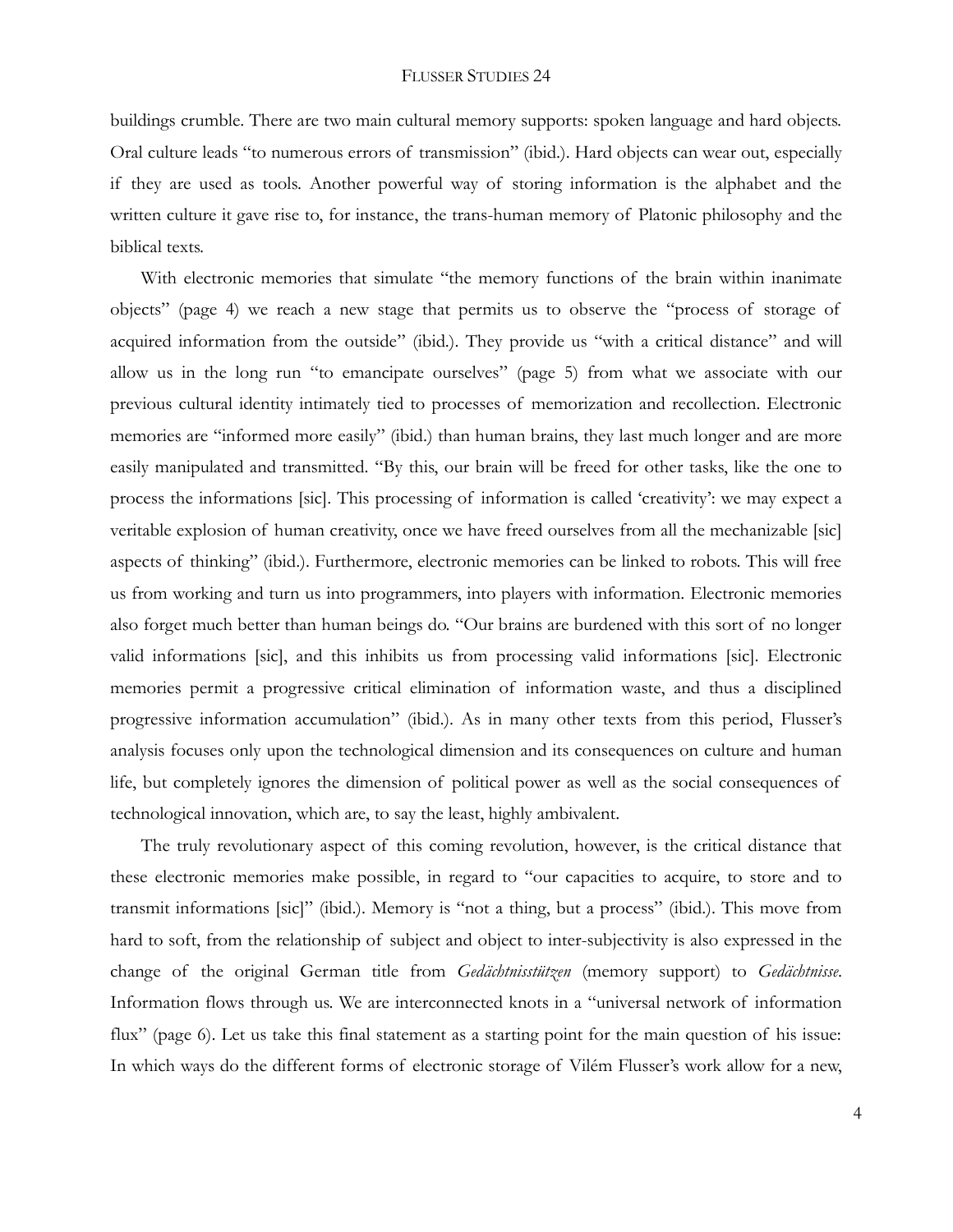distanced view of his thinking?

Starting from 1989, Bernd Wingert collaborated on the "Flusser Hypertext" that is based on a Flusser lecture on "Schreiben für Publizieren" [Writing for publishing]. In his contribution, "Flusser hören – lessen- studieren. Der Flusser-Hypertext – von der Nachgeschichte zur Vorgeschichte", he recapitulates the different phases of development and reflects upon the structure and functionality of the hypertext project. This "Flusser Hypertext" inspired following Flusserian archival projects, such as the keyword index of the Vilém Flusser Archive, or the online "Flusser-Files".

In the second contribution, "MaHiPo – Vom Worte-Schlagen<sup>11</sup> durch den Texte-Dschungel" [MaHiPo – Cutting one's way through the text-jungle], Vera Schwamborn describes her work in the Flusser-Archive in The Hague. In the summer of 1992, she was instrumental in setting up and organizing the archive. Flusser's son Miguel travelled every two months to the Netherlands to assist the electronical implementation of the project. Schwamborn developed a comprehensive list of 172 keywords (see Keyword-Manual February 1993) that is still of great interest for a broader understanding of Vilém Flusser's thinking because it avoids the later reductionism of the digital thinker. "Materialien" is a series of eight texts—"Manual-Keyword", "Keywords auf Portugiesisch von Edith Flusser", "supposé Newsletter 1-1993", "Notes from Micha", "Posto Zero", "Schach (Post Zero) von Edith Flusser", "Skizzen zu den technischen Bildern von Vilém Flusser", "Inhaltsverzeichnis 'Vom Subjekt zum Projekt'"—which are related to the project. There are also eight photographs by her done in the Archive in The Hague, showing Edith and Miguel as well as a wasp's nest that Schwamborn uses in her text as a metaphor of the archive.

Klaus Sander, who followed Vera Schwamborn in the installation of the Vilém Flusser Archive as early as 1992, provides in his contribution, "Flusser-Quellen: Eine kommentierte Bibliogarphie Vilém Flussers von 1960 bis 2002", a personal insight in his detailed project of a commented Flusser bibliography and the growing of an archive. The "Flusser-Quellen" [Flusser sources] are definitely an archival gem and offer a crucial navigational support and contextualized orientation within the extensive published work of Vilém Flusser. The "Flusser-Quellen" was created by Klaus Sander in collaboration with the Vilém Flusser Archive and Andreas Müller-Pohle's European Photography. The original plan was to publish this material as volume one of Müller-Pohle's "Edition Flusser" together with a CD-ROM version in 1996/1997.

In his foreword to the final online publication of Sander's "Flusser-Quellen" by the Vilém

<sup>11</sup> *Schlagwort* means also keyword.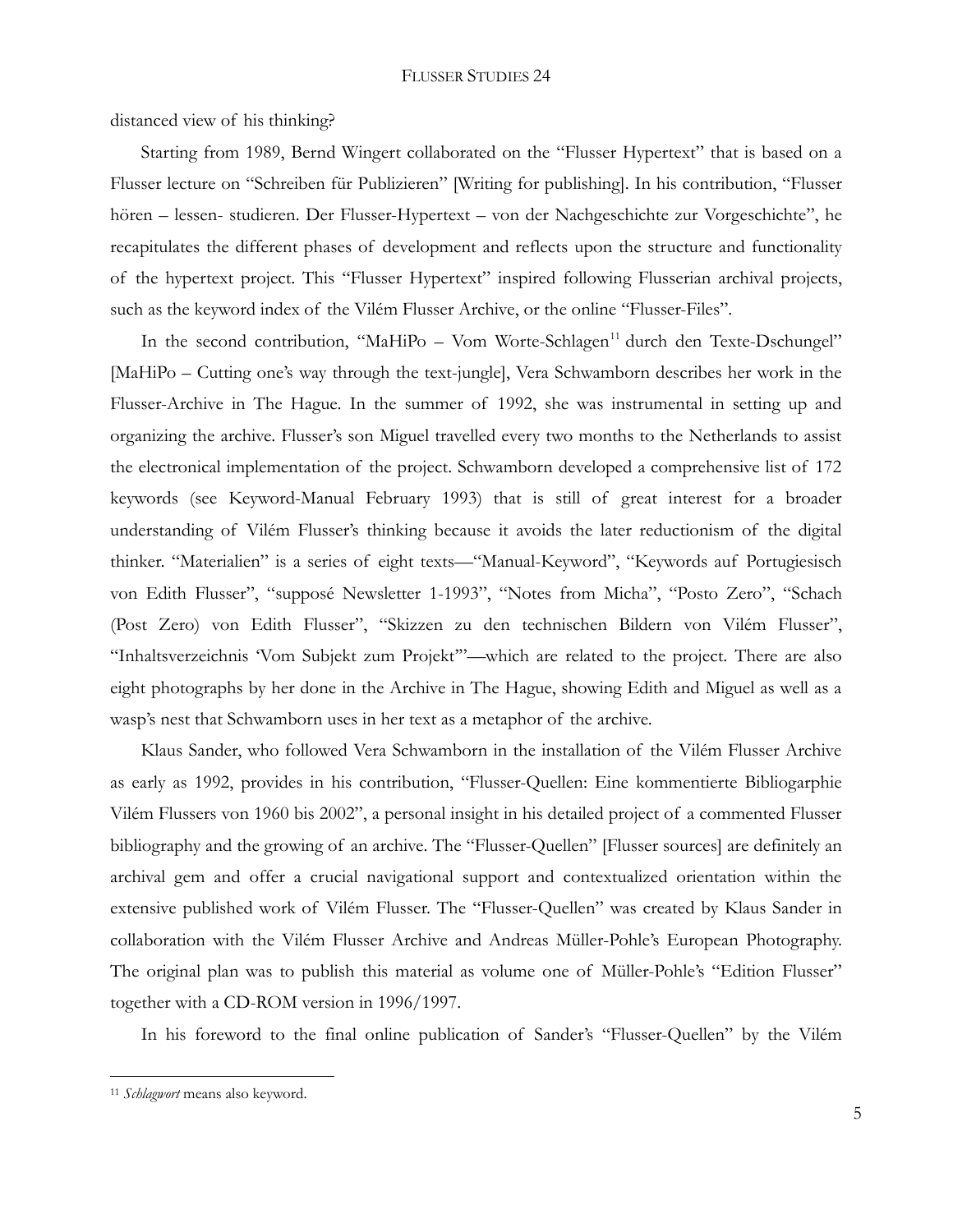Flusser Archive, Daniel Irrgang retraces the origin of this comprehensive and interrelationally commented list of all of Vilém Flusser's texts published between 1960 and 2002 including essays, book chapters, books and CDs in seven different languages. It also contains a list of all interviews and videos directly related to his person and his work.

Claudia Klinger's "[Flusser-Files](http://www.claudia-klinger.de/flusser/)" was the very first internet site in Germany dealing with Vilém Flusser' work. It went online as early as 1998. Among link lists on Flusser books, video and audio material as well as secondary sources, it contains the hypertext by Reinhold Grether "Weltrevolution nach Flusser" and a comment on a Flusser Symposium held in March 1999 in Puchheim (Germany) written in German and Italian by Bernd Wingert and Rainer Guldin.

In their contribution "(Re-)Archiving Flusser", Anita Jóri and Alexander Schindler, the current staff of the Vilém Flusser Archive (with the new director Prof. Dr. Maren Hartmann since spring 2016), reflect the history of becoming an archive and on three different Flusser Archive collections. They also report on the digitization of the archival material and comment on the current archival project with the Historical Archive of the City of Cologne.

"[Magma Mater](http://www.magmamater.cl/flusser/)", originally "Flusser estudios"<sup>12</sup>, was born in 2010 thanks to the collaboration of Gerardo Santana Trujillo and Breno Onetto as a resource for the students of the Universidad Austral de Chile in Valdivia. It contains among other texts by Vilém Flusser a series of Spanish translations, a bibliography of his work five videos as well as the transcripts of the Bochumer Vorlesungen of 1991. In his trilingual contribution "La red flusseriana de Chile", "The Flusserian Net of Chile", and "Das flusserianische Netz Chiles", Trujillo gives an insight into the ambitions for, the extent of, and the response to this special Chilean access to Flusser's work.

"FlusserBrasil" ([http://www.flusserbrasil.com/\)](http://www.flusserbrasil.com/#_blank) is a virtual space for the preservation and dissemination Vilém Flusser's work. Its major goal is to make his texts available and to promote the publication of his work in Brazil and worldwide.

In "Performing the Archive and Vilém Flusser", Simone Osthoff reviews three phases of her research on the theme of the archive and in relation to Vilém Flusser. She first examined the work of artists, mostly Brazilian, who destabilized the archive by creating fluid boundaries between their artworks and the archives they created in order to historicize the movements they participated in. The second phase is made up of two collaborations at Penn State University in the context of the digital humanities. These creative projects—a video and a sound performance—were developed with

<sup>12</sup> "Flusser estudios" has been archived at [http://web.archive.org/web/20151011061253/http://flusserestudios.cl/.](http://web.archive.org/web/20151011061253/http:/flusserestudios.cl/)